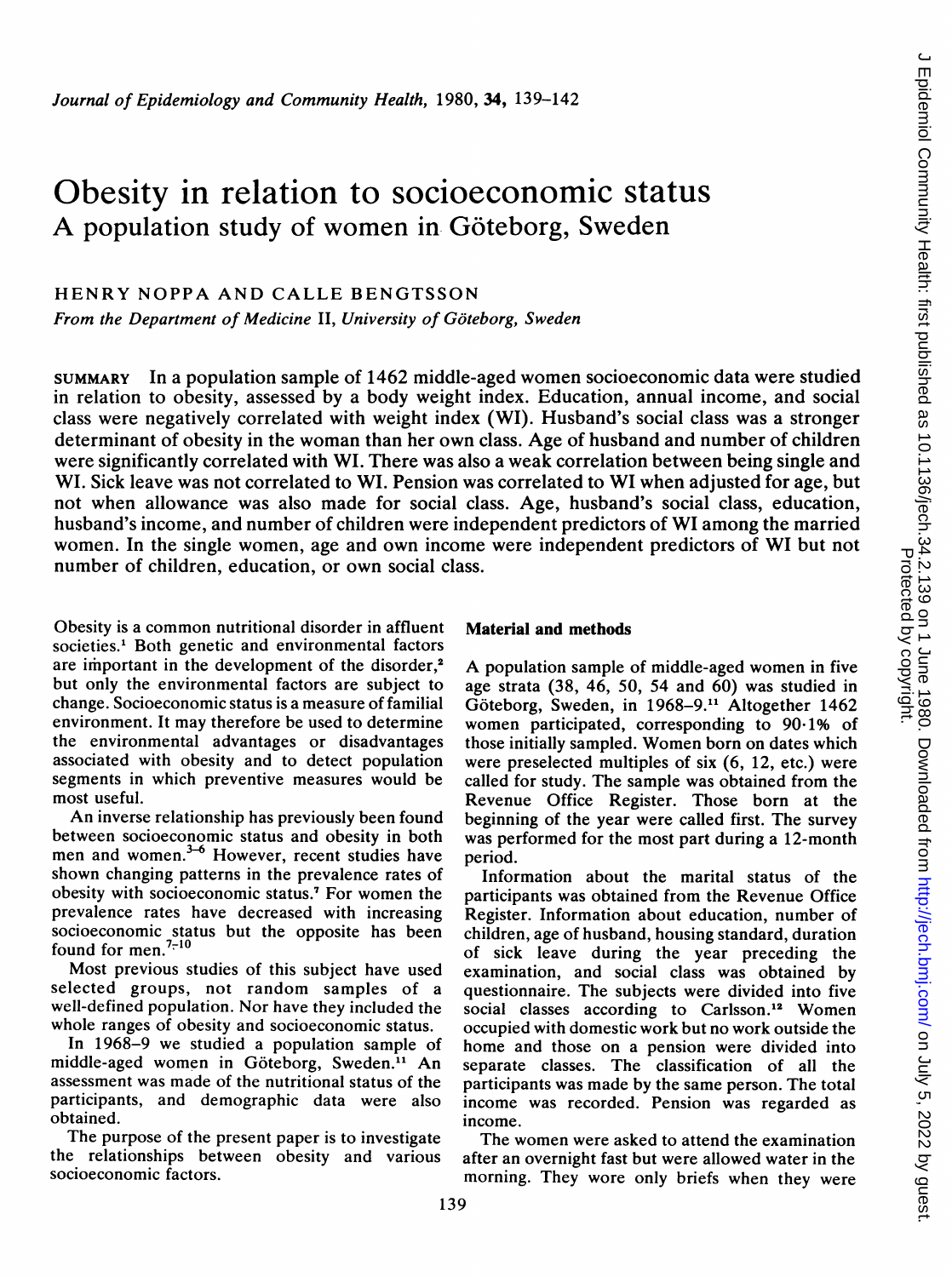weighed. Body weight was recorded to the nearest  $0.1$  kg. Body height was measured without shoes and recorded to the nearest  $0.1$  cm. A body weight index (WI) was then calculated, according to Broca, as:

> $\left| \begin{array}{c} \text{Body weight (kg)} \\ \text{X} \\ 100 \end{array} \right|$ Body height  $(cm) - 100$

# Statistical methods

Pitman's permutation test was used for analysis of the factor versus WI with other variables taken into account. In the multivariate analyses social class was taken to be that of the head of household. In these analyses subgroups of women were formed for the confounding variables and the association between the factor and WI was tested in each subgroup. The results from the subgroups were pooled using a special technique described by Mantel.<sup>13</sup> The method has certain advantages compared with linear regression but it, is difficult to use for more than three correlated  $\times$  variables in a sample of this size. Multiple linear regression was therefore used in the last multivariate analysis. The correlation and regression coefficients were considered statistically significant for values of  $P < 0.05$ .

# **Results**

Obesity in relation to age

Table <sup>1</sup> shows the ranges and median values of WI in different age strata. There was a significant positive relation between age and WI ( $P < 0.001$ ).

Table 1 Number of participants, participation rates, and ranges and median values of WI in relation to age

| Age<br>(years) | Nos. | Rates (%) | Ranges     | Median values |
|----------------|------|-----------|------------|---------------|
| 38             | 372  | $91 - 4$  | 66-210     | 96            |
| 46             | 431  | $90-1$    | $57 - 178$ | 97            |
| 50             | 398  | $91 - 0$  | 69-169     | 102           |
| 54             | 180  | $88 - 6$  | 65-167     | 105           |
| 60             | 81   | 83.5      | 70-138     | 104           |
| Total          | 1462 | $90-1$    | $57 - 210$ | 99            |

#### Socioeconomic status in relation to age

Table 2 shows the percentage distribution of the social class of the head of household in different age strata. There was a significant correlation between age and social class of the head of household  $(\bar{P} = 0.005)$ . Social status declined with increasing age.

Table 2 Percentage distribution of social class of the head of household in relation to age of subjects

|                |          |                | of household in relation to age of subjects    |     | Table 2 Percentage distribution of social class of the head |  |
|----------------|----------|----------------|------------------------------------------------|-----|-------------------------------------------------------------|--|
| Age<br>(years) |          | $\overline{c}$ | Social class of the head of household (%)<br>3 | 4   | 5                                                           |  |
| 38             | $10-1$   | 5.5            | 46.6                                           | 7.7 | $30 - 1$                                                    |  |
| 46             | $14 - 6$ | 2.9            | 41.1                                           | 2.6 | 38.9                                                        |  |
| 50             | $12 - 5$ | $3 - 2$        | $40-0$                                         | 1.9 | 42.4                                                        |  |
| 54             | 12.5     | $3 - 6$        | 38.1                                           | 0.6 | 45.2                                                        |  |
| 60             | $15-6$   | 1.5            | $31-3$                                         | 0.0 | $51-8$                                                      |  |
| Total          | $12 - 7$ | $3 - 7$        | 41.4                                           | 3.4 | 32.9                                                        |  |

Obesity in relation to marital status, age of husband, number of children, and housing standard

As shown in Table 3, there was a significant negative correlation between marital status and WI. Age of husband was significantly positively correlated with WI. There was also a significant positive correlation housing were not correlated with WI.

Table 3 Statistical significance of correlations between sociodemographic factors and WI

| sociodemographic factors and WI                                                                                       |                              | Table 3 Statistical significance of correlations between                                                                                                                                                                                                                                                                                                    | 2.139 on 1 June 1980. Downloaded from http:<br>129 on 1 June 1980. Downloaded from http: |
|-----------------------------------------------------------------------------------------------------------------------|------------------------------|-------------------------------------------------------------------------------------------------------------------------------------------------------------------------------------------------------------------------------------------------------------------------------------------------------------------------------------------------------------|------------------------------------------------------------------------------------------|
|                                                                                                                       | WI given<br>age<br>direction | WI given age and<br>social class<br>direction                                                                                                                                                                                                                                                                                                               |                                                                                          |
| Factor                                                                                                                |                              |                                                                                                                                                                                                                                                                                                                                                             |                                                                                          |
| <b>Marital status</b>                                                                                                 | $-xx$                        | $-$ XXX                                                                                                                                                                                                                                                                                                                                                     |                                                                                          |
| Number of children                                                                                                    | $+ xx$                       | $+ xx$                                                                                                                                                                                                                                                                                                                                                      |                                                                                          |
| Age of husband                                                                                                        | NS                           | $+ x$                                                                                                                                                                                                                                                                                                                                                       |                                                                                          |
| Housing (type)                                                                                                        | NS                           | NS                                                                                                                                                                                                                                                                                                                                                          |                                                                                          |
| Housing (size)                                                                                                        | $-$ xxx                      | NS                                                                                                                                                                                                                                                                                                                                                          |                                                                                          |
| Education                                                                                                             | - xxx                        | $-xx$                                                                                                                                                                                                                                                                                                                                                       |                                                                                          |
| Own income                                                                                                            | $-xx$                        | $- x$                                                                                                                                                                                                                                                                                                                                                       |                                                                                          |
| Husband's income                                                                                                      | $-$ xxx                      | $-$ xxx                                                                                                                                                                                                                                                                                                                                                     |                                                                                          |
| Own social class                                                                                                      | $-xx$                        |                                                                                                                                                                                                                                                                                                                                                             |                                                                                          |
| Husband's social class                                                                                                | $-$ xxx                      |                                                                                                                                                                                                                                                                                                                                                             |                                                                                          |
| Sick leave<br>Pension                                                                                                 | NS<br>$+ x$                  | NS<br>NS                                                                                                                                                                                                                                                                                                                                                    |                                                                                          |
| $NS = P > 0.05$<br>P < 0.05<br>x<br>P < 0.01<br>XX<br>P < 0.001<br><b>XXX</b>                                         |                              |                                                                                                                                                                                                                                                                                                                                                             |                                                                                          |
| social class<br>WI. Own<br>with<br>her husband's social class.                                                        |                              | Obesity in relation to education, annual income, and<br>Table 3 also shows that there was a significant<br>negative correlation between educational level and<br>annual income and husband's annual<br>income were both significantly negatively correlated<br>WI. There were also significant negative<br>correlations between WI and both the woman's and | July 5,                                                                                  |
| Obesity in relation to sick leave and pension<br>leave during the year preceding the examination. $\overline{\omega}$ |                              | Table 3 also shows the correlations between WI and<br>sick pension and between WI and duration of sick g                                                                                                                                                                                                                                                    |                                                                                          |

 $NS = P > 0.05$ 

## Obesity in relation to education, annual income, and social class

# Obesity in relation to sick leave and pension

Table <sup>3</sup> also shows the correlations between WI and sick pension and between WI and duration of sick  $\frac{1}{2}$ <br>leave during the year preceding the examination.  $\frac{1}{2}$ <br>leave during the year preceding the examination.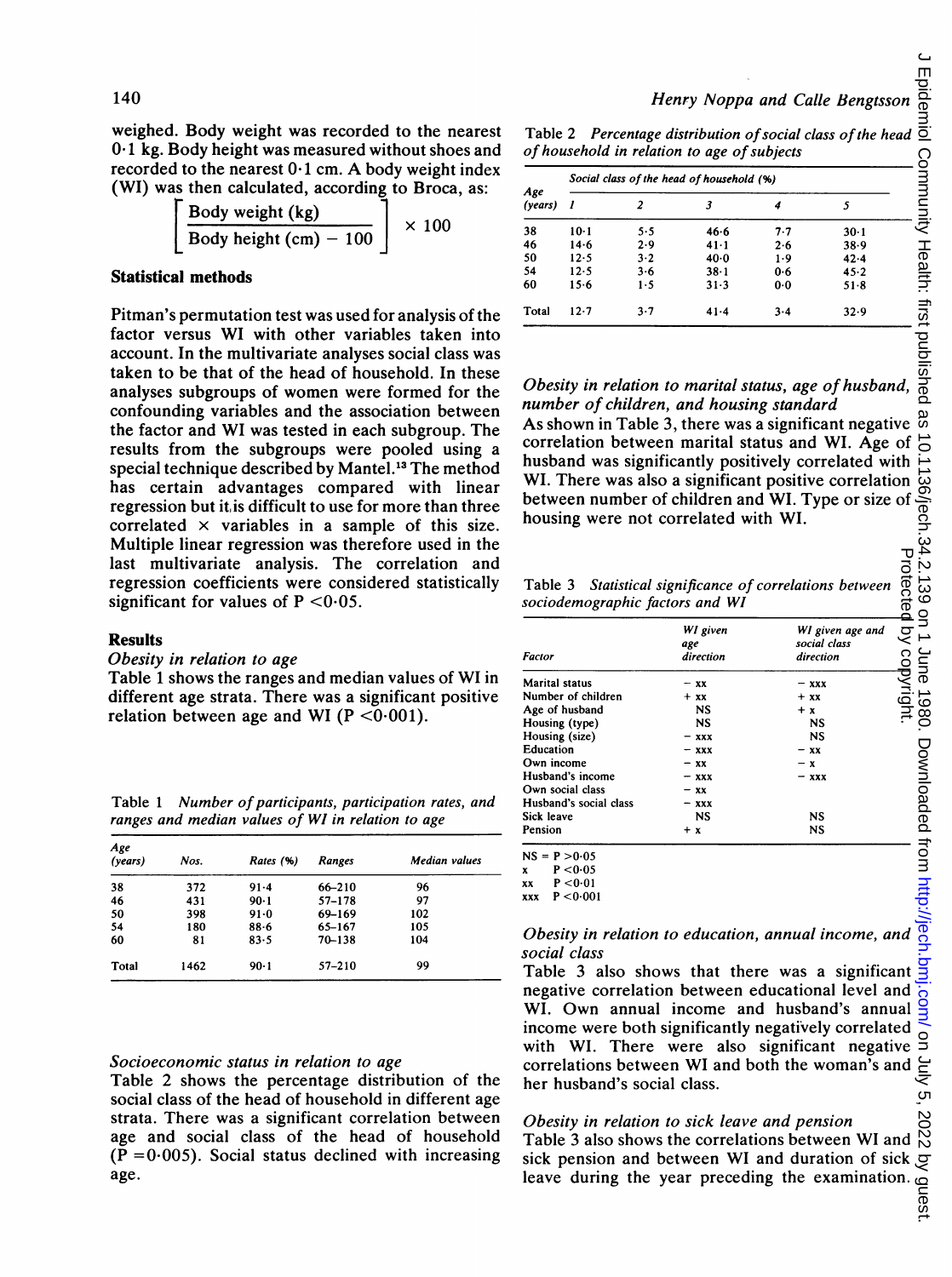There was no significant correlation between sick leave and WI. There was, however, a significant correlation between WI and sick pension when allowance was made for age. The correlation was not significant when allowance was also made for social class.

### Multivariate analysis

Thus age, social class, marital status, age of husband, educational level, husband's income, and number of children were significantly correlated with WI. A multiple linear regression analysis was performed to determine to what extent these contributed independently of each other. The results are shown in Table 4. Age, husband's social class, number of children, educational level, and husband's annual income were independent contributors to the variation in WI among the married women. In the single women age and own income contributed independently to the variation in WI.

Table 4 Multiple linear regression analyses of the significant correlations between WI and some socioeconomic variables in the married women ( $n = 1064$ ) and the single women  $(n = 309)$ 

| Variable                       | Regression<br>coefficient | Partial<br>correlation<br>coefficient | Significance<br>of regression<br>coefficient |
|--------------------------------|---------------------------|---------------------------------------|----------------------------------------------|
| MARRIED                        |                           |                                       |                                              |
| Age                            | $+2.03$                   | 0.09                                  | XX                                           |
| Husband's social class $-0.98$ |                           | 0.07                                  | x                                            |
| Education                      | $-0.75$                   | 0.07                                  | x                                            |
| Husband's income               | $-0.10$                   | 0.10                                  | XX                                           |
| Number of children             | $+1.02$                   | 0.08                                  | XX                                           |
| Age of husband                 | $+0.12$                   | 0.04                                  | NS                                           |
| <b>SINGLE</b>                  |                           |                                       |                                              |
| Age                            | $+2.02$                   | 0.14                                  | x                                            |
| Own social class               | $-1.00$                   | 0.07                                  | NS                                           |
| Education                      | $-0.26$                   | 0.02                                  | NS                                           |
| Own income                     | $-0.27$                   | 0.12                                  | x                                            |
| Number of children             | $+0.49$                   | 0.04                                  | NS                                           |
|                                |                           |                                       |                                              |

 $NS = P > 0.05$ 

 $P < 0.05$ 

 $P < 0.01$ 

#### **Discussion**

## Population and methods

The representativeness of the sample was ensured by the method of sampling, the high participation rate, and the few differences between the participants and the non-participants. Among the latter there were somewhat more single women.<sup>11</sup> However, there were no differences in height or weight between the participants and the non-participants,'4 so no selection bias was introduced into the study regarding the correlation analyses between obesity and socioeconomic variables.

Weight index is highly correlated with body fat mass.'5 This index can be considered a valid measure of obesity in the present study.

The method used for the collection of socioeconomic data was mainly an interview. Some uncertainty about the validity of the self-reported data may be present. However, these methods have previously been used in epidemiological studies<sup>11 16</sup> and found to correlate well with corresponding data from official statistical reports.

Socioeconomic status as a measure of environment is of course inexact. However, it reflects the aspirations and opportunities of individuals in a family and also affects their values. Previous studies on this subject have included factors such as occupation, education, income, monthly rent, etc., and combinations of these, as criteria of socioeconomic status.<sup> $3-61017$ </sup> Education and income are probably the most important single factors determining socioeconomic status. In this study occupation only was used as a criterion of socioeconomic status. Because occupation is highly correlated with both education and income in modern society, and because the sample is large, no important error would have been introduced into the study by the fact that some individuals may have a high occupational position without having a high standard of education.

Comparison of our data with those in previous studies is difficult for several reasons. Different criteria are used for defining obesity and socioeconomic status, and there were sampling problems in most previous studies. What we have here is <sup>a</sup> large sample of middle-aged women randomly selected from the general population across the whole range of both obesity levels and socioeconomic status. Thus the results obtained are definitive for this Swedish urban population.

Relation between obesity and socioeconomic factors The relationship between marital status and obesity found in the present study may be complex. A recent study of men found no relation between marital status and obesity level.'8 In earlier reports a positive relation has been found between obesity levels in husband and wife. $1920$  It is possible that obesity in itself has no specific effect on marital status and that psychological factors are important in explaining the relationship between obesity and marital status.

Pregnancy is often associated with changes in health norms and behaviour.<sup>21</sup> It is a common experience for women to become fatter with each pregnancy. Weight gained in pregnancy is often not entirely lost afterwards. A previous study on concordant twins showed a relation between many pregnancies and obesity<sup>22</sup> but this finding was not